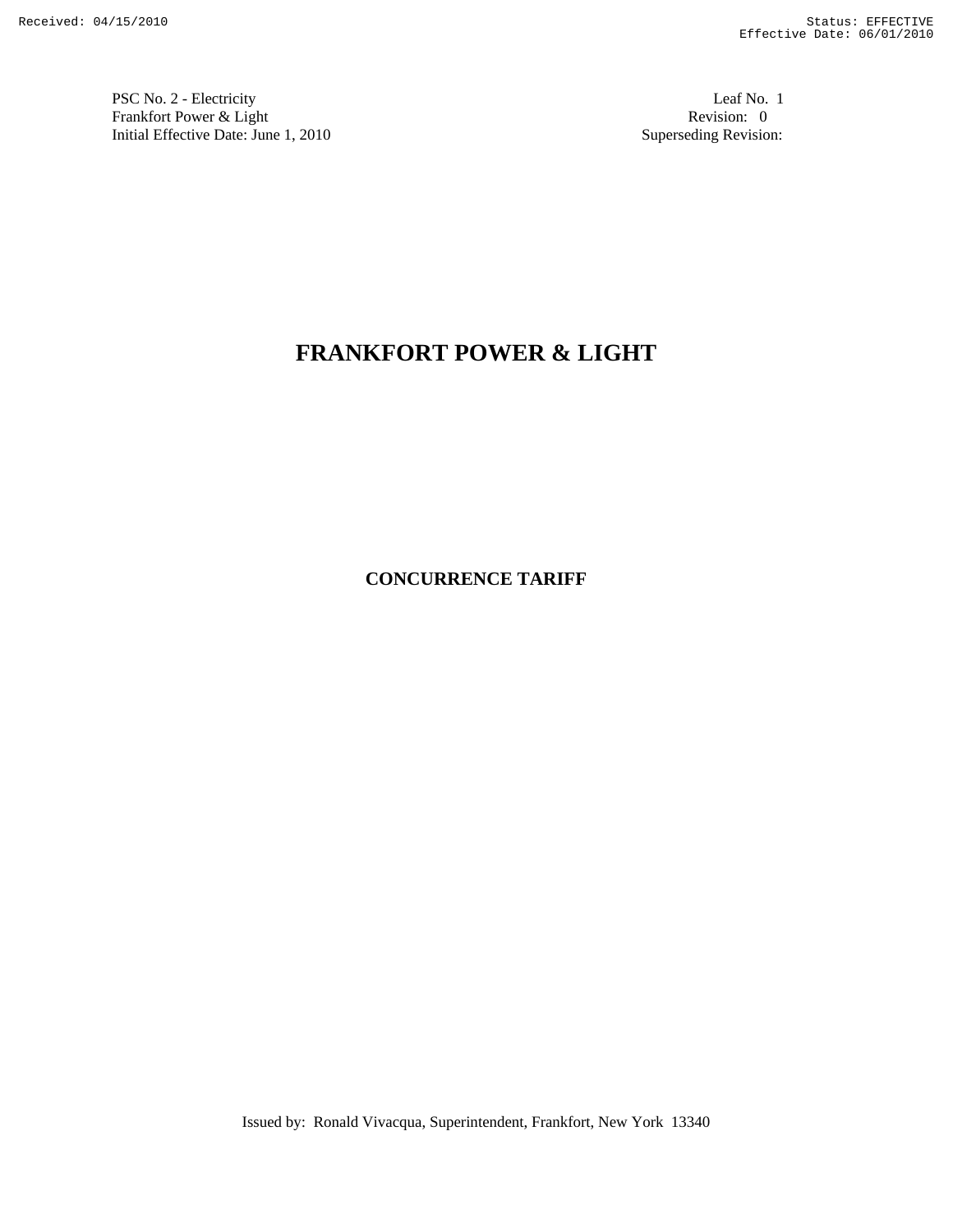PSC No. 2 - Electricity Leaf No. 2 Frankfort Power & Light Revision: 0 Initial Effective Date: June 1, 2010 **Superseding Revision:** 

## TABLE OF CONTENTS

#### Leaf No.

#### I. CONCURRENCE

|             | A.             |  |
|-------------|----------------|--|
|             | B.             |  |
| II.         |                |  |
| III.        |                |  |
| IV.         |                |  |
| $V_{\cdot}$ |                |  |
| VI.         |                |  |
| VII.        |                |  |
| VIII.       |                |  |
| IX.         | <b>CHARGES</b> |  |
|             | A.             |  |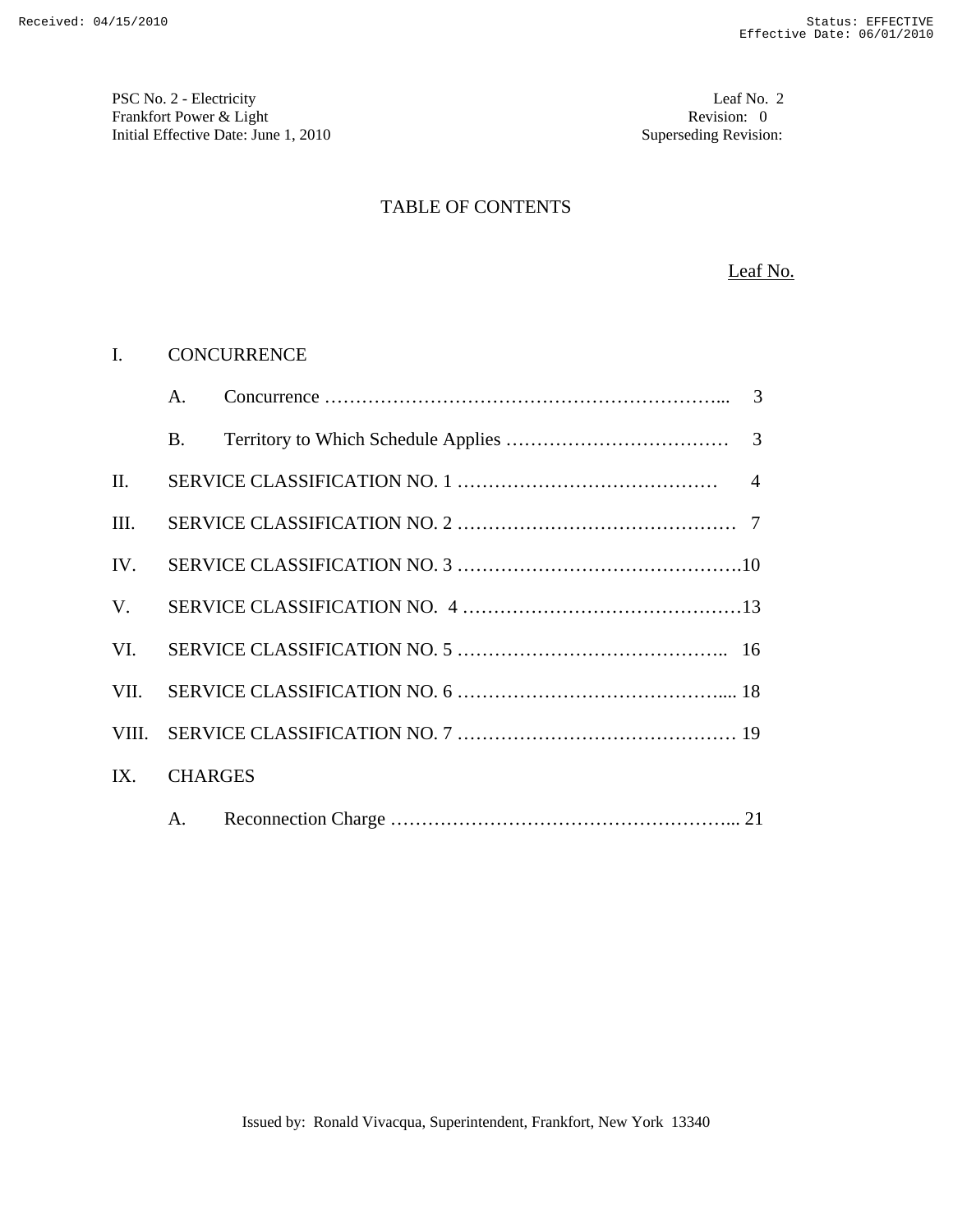PSC No. 2 - Electricity Leaf No. 3 Frankfort Power & Light Revision: 0 Initial Effective Date: June 1, 2010 **Superseding Revision:** Superseding Revision:

## **CONCURRENCE**

# A. CONCURRENCE

 Frankfort Power & Light concurs in and agrees to abide by the rules and regulations as set forth in the generic tariff filed by the New York Municipal Power Agency ("NYMPA") in Case No. 97-E-1575.

## B. TERRITORY TO WHICH SCHEDULE APPLIES

 These rates, rules and regulations are applicable to the Village of Frankfort and that portion of the Town of Frankfort served under the franchises granted to the Village of Frankfort.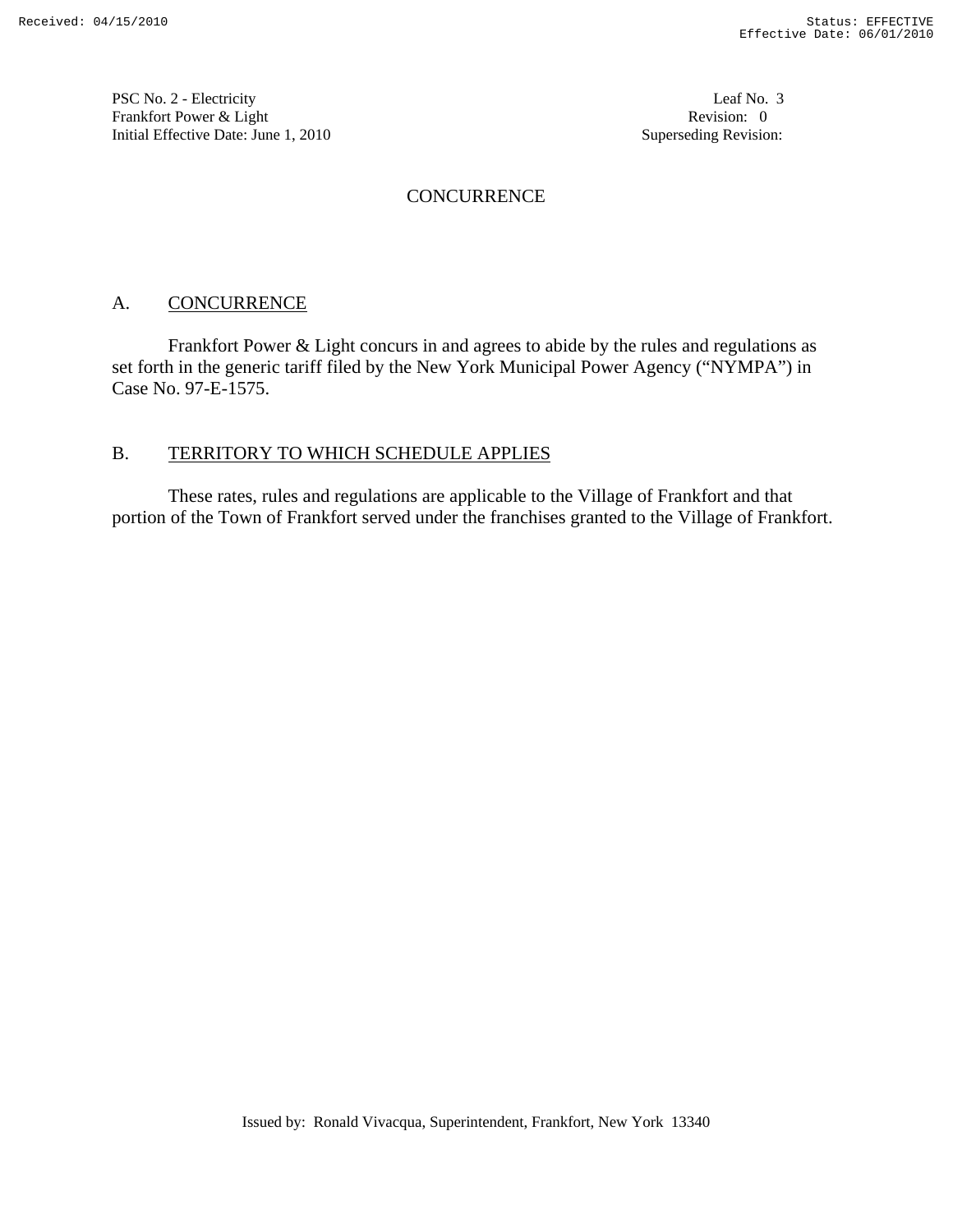PSC No. 2 - Electricity Leaf No. 4 Frankfort Power & Light Revision: 0 Initial Effective Date: June 1, 2010 **Superseding Revision:** Superseding Revision:

## SERVICE CLASSIFICATION NO. 1

## APPLICABLE TO USE OF SERVICE FOR

Residential purposes in an individual single phase residence and in a separately metered individual living unit or apartment in a multiple family dwelling; for single phase farm service when supplied through the farm residence meter; use exclusively in connection with religious purposes by corporations or associations organized and conducted in good faith for religious purposes, and including the operation by such corporation or association of a school, not withstanding that secular subjects are taught at such school; for single-phase service exclusively in connection with a community residence as defined in subdivision 28, 28A or 28B of section 1.03 of the Mental Hygiene Law, provided that such residence is operated by a not-for-profit corporation and if supervisory staff is on site on a twenty-four hour per day basis that the residence provides living accommodations for fourteen or fewer residents; and use for any post or hall owned or leased by a not-for-profit organization that is a veterans organization.

## CHARACTER OF SERVICE

Continuous-Alternating current, single phase, 60 cycle, 120 volt 2 wire, or 120/240 volt 3 wire, depending upon the characteristics of the load and the circuits from which service is supplied.

| <b>RATE</b>                                   |               |         |
|-----------------------------------------------|---------------|---------|
| <b>Customer Charge</b>                        | \$3.7000      |         |
| Energy Charge, per kWh                        |               |         |
| November $-$ April:                           | First 750 kWh | \$.0411 |
|                                               | Over 750 kWh  | \$.0471 |
| $May - October$                               |               | \$.0411 |
| <b>MINIMUM CHARGE</b><br>Per meter, per month | \$3.7000      |         |

#### TERMS OF PAYMENT

All bills are due when personally served or 3 days after the mailing of the bill and may be paid in full on or before the "DUE DATE" specified on the bill, which shall be at least 20 days after the date on which the bill is rendered. A monthly late payment charge will be assessed at a rate of one and one half (1 ½%) pursuant to NYMPA generic tariff. Remittance mailed on the "DUE DATE" will be accepted without the late charge, the postmark to be conclusive evidence of the date of mailing. The failure on the part of the Customer to receive the bill shall not entitle him or her to pay without the late payment charge after the "DUE DATE."

# PURCHASED POWER ADJUSTMENT

The charges set forth in this service classification shall be subject to a purchased power adjustment as explained in the NYMPA generic tariff.

Issued by: Ronald Vivacqua, Superintendent, Frankfort, New York 13340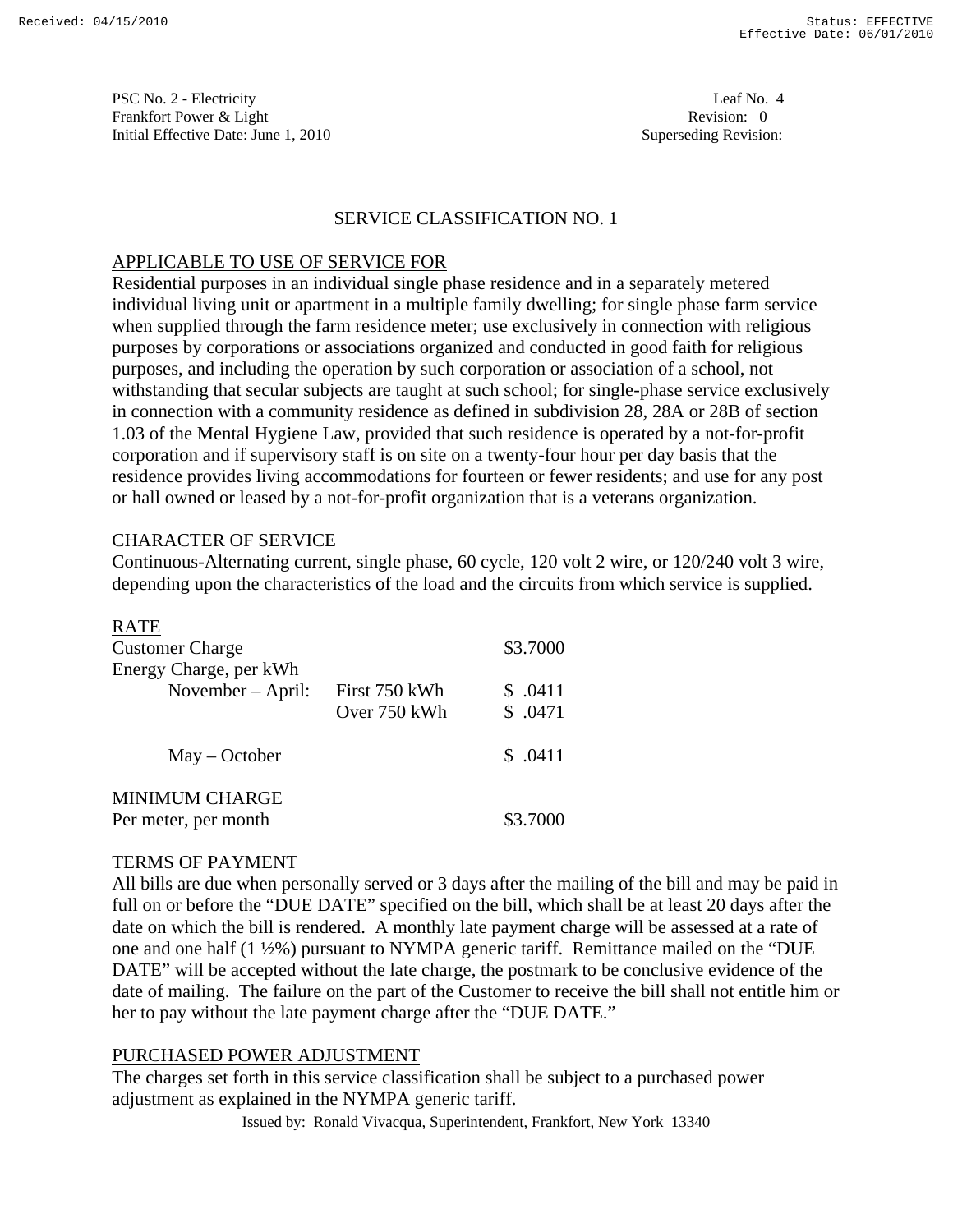PSC No. 2 - Electricity Leaf No. 5 Frankfort Power & Light Revision: 0 Initial Effective Date: June 1, 2010 **Superseding Revision:** Superseding Revision:

# SERVICE CLASSIFICATION NO. 1 (CONT'D)

# TERM

The Customer will be responsible for any use of service until two days after written notice to discontinue service has been received by the Utility.

# SPECIAL PROVISIONS

A. Application for service may be oral, excepting as herein otherwise provided.

 B. Whenever service is supplied from a line extension constructed in accordance with the provisions of Rule V of the NYMPA generic tariff, and whenever such service is subject to a surcharge or minimum charge determined pursuant to these rules, Customer shall:

- 1. Make written application for service upon the Utility's prescribed forms.
- 2. Comply with all of the applicable provisions of the rules including the guarantee to pay the surcharge or minimum charge.
- 3. Upon terminating service, pay the balance due on the surcharge or minimum charge.

 C. The Utility will absorb the cost of transformers up to 100 kva single phase, pole mount or pad mount. Any transformer and equipment requested by the Customer larger than listed above, the Customer shall reimburse the Utility for the difference prior to connection of service.

 D. Customer shall provide any facilities necessary to secure his or her own equipment against disturbances including but not limited to loss of phase, transients, voltage pulses or harmonic frequencies whether originating with his or her own equipment or elsewhere. These facilities shall be installed on the load side of Customer's service equipment.

 E. If the Customer proposes to install computers, solid state devices, or other voltage sensitive equipment, the Customer may have to safeguard this equipment by the application of line filters, solid state line-voltage regulators, transient suppressors, isolating transformers, uninterruptible power supply (UPS) systems or motor generators. Utility distribution systems normally operate between certain voltage limits as established by National Standards. The Utility should be contacted for further guidance.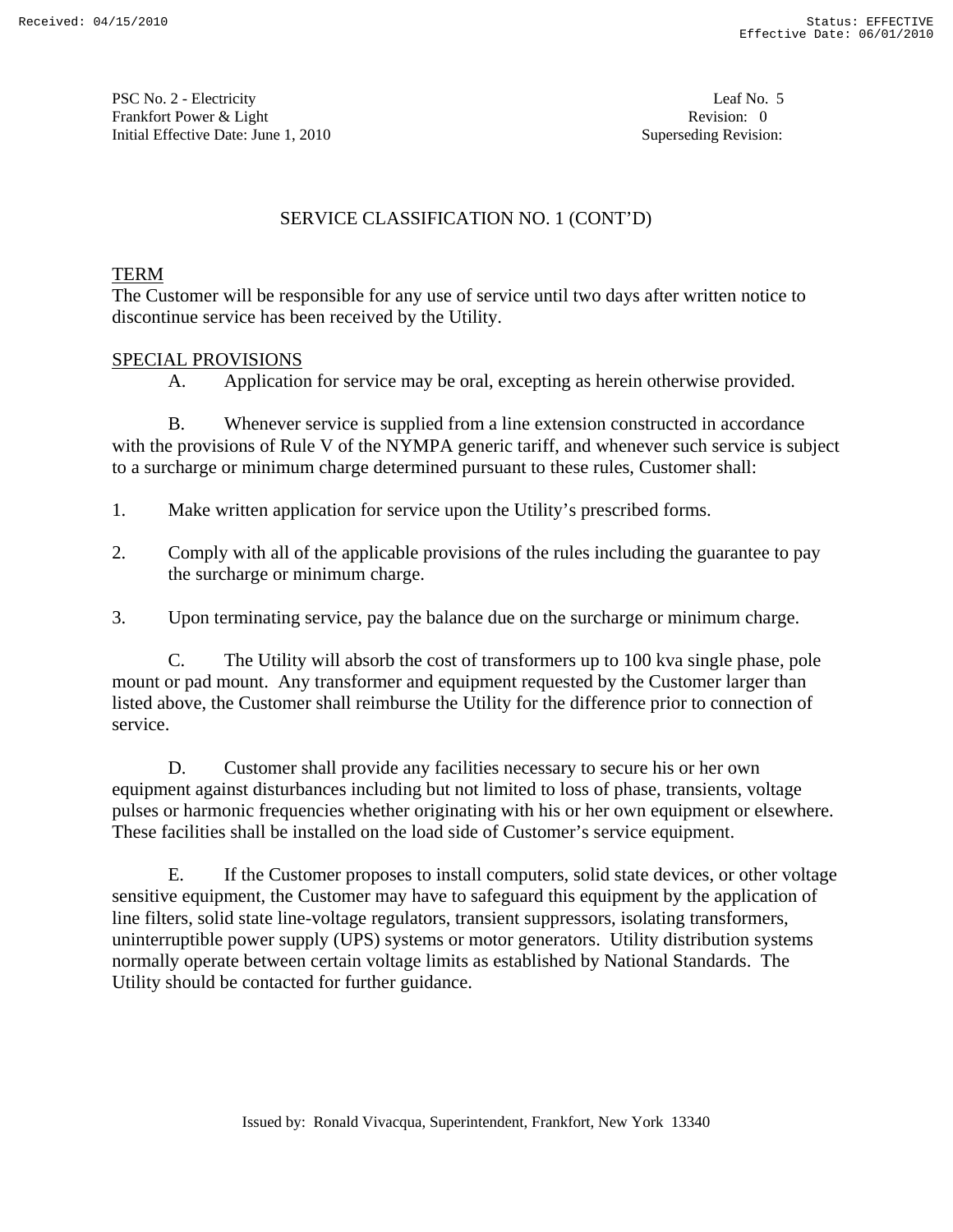PSC No. 2 - Electricity Leaf No. 6 Frankfort Power & Light Revision: 0 Initial Effective Date: June 1, 2010 **Superseding Revision:** 

# SERVICE CLASSIFICATION NO. 1 (CONT'D)

# SPECIAL PROVISIONS (CONT'D)

 F. The Utility may install limit meters on delinquent residential Customers at the time service is discontinued. Limit meters may be installed at any time during the year; except, during the period beginning November 1 of each year and ending April 15 of the following year, total electric heat Customers will be excluded from this procedure.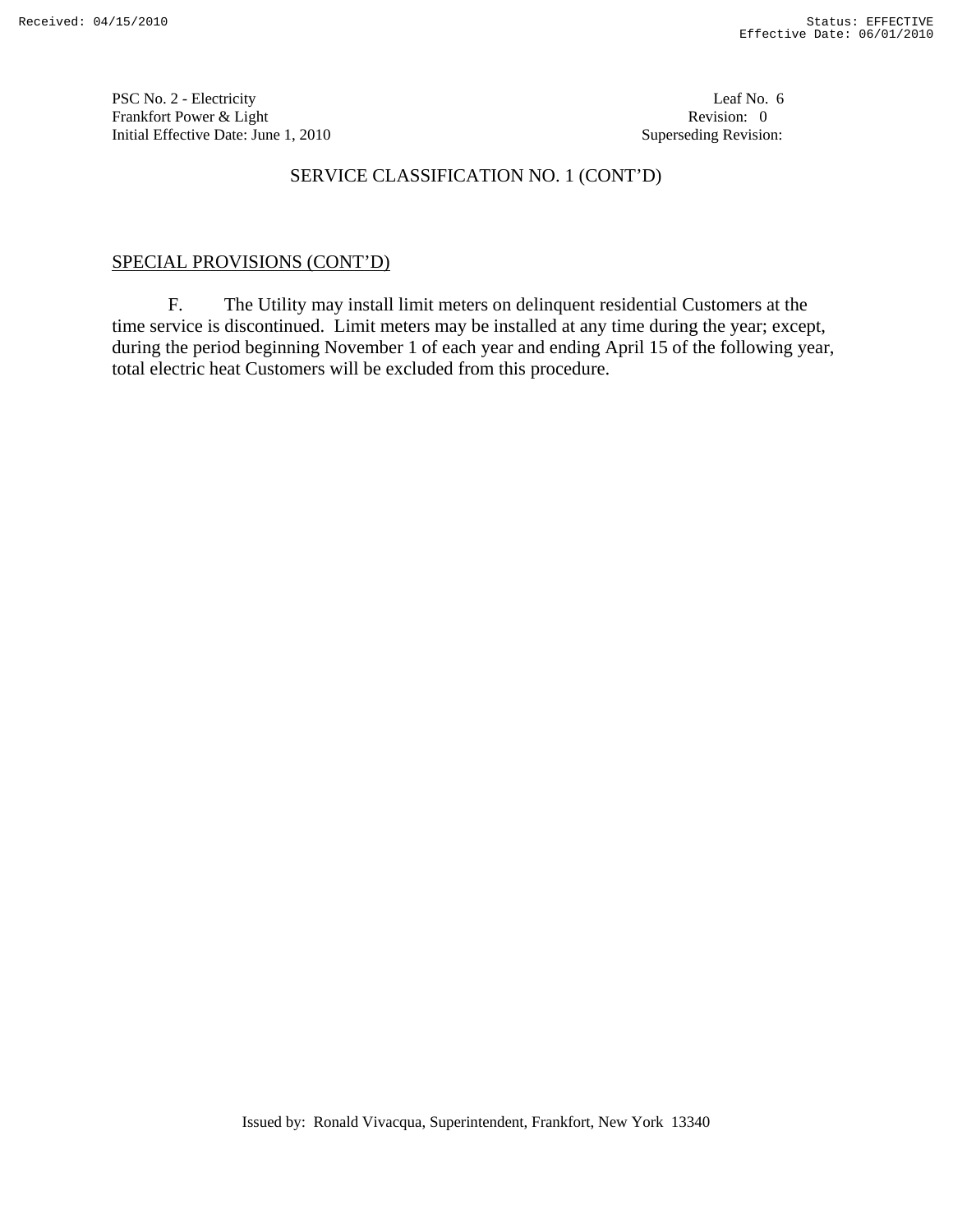PSC No. 2 - Electricity Leaf No. 7 Frankfort Power & Light Revision: 0 Initial Effective Date: June 1, 2010 **Superseding Revision:** Superseding Revision:

## SERVICE CLASSIFICATION NO. 2

## APPLICABLE TO USE OF SERVICE FOR

Commercial, business, professional purposes and small industrial power installations in the entire territory.

## CHARACTER OF SERVICE

Continuous – Alternating current, 60 cycle, depending upon the character of service locally available, single phase 120/240 volt 3 wire; three phase 240 volt 3 wire, three phase 120/208 volt 4 wire or three phase 277/480 volt 4 wire; voltage and frequency being nominal. A small commercial Customer exceeding 5000 kWh at any 2 consecutive months during the winter (November through April billing period), at that time, the Customer will be switched to Service Classification No. 3.

| <b>RATE</b>            |          |
|------------------------|----------|
| <b>Customer Charge</b> | \$4.0000 |
| Energy Charge, per kWh |          |
| November – April:      | \$.0569  |
| $May - October:$       | \$.0514  |
| <b>MINIMUM CHARGE</b>  |          |
| Per meter, per month   | \$4.000  |

#### TERMS OF PAYMENT

All bills are due when personally served or 3 days after the mailing of the bill and may be paid in full on or before the "DUE DATE" specified on the bill, which shall be at least 20 days after the date on which the bill is rendered. A monthly late payment charge will be assessed at a rate of one and one-half percent (1 ½%) pursuant to NYMPA generic tariff. Remittance mailed on the "DUE DATE" will be accepted without the late charge, the postmark to be conclusive evidence of the date of mailing. The failure on the part of the Customer to receive the bill shall not entitle him or her to pay without the late payment charge after the "DUE DATE."

#### PURCHASED POWER ADJUSTMENT

The charges set forth in the service classification shall be subject to a purchased power adjustment as explained in the NYMPA generic tariff.

#### TERM

The Customer will be responsible for any use of service until 2 days after written notice to discontinue service has been received by the Utility.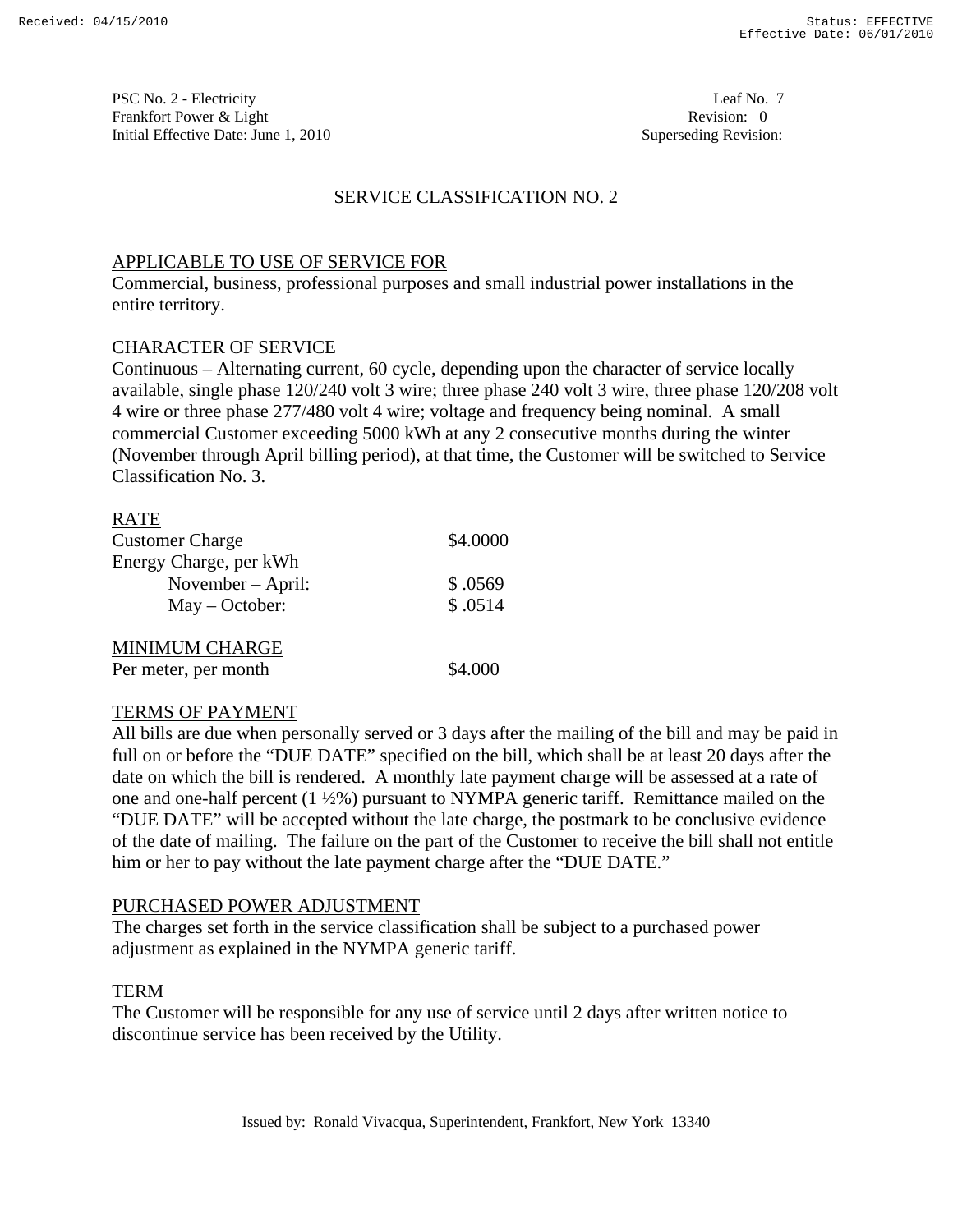PSC No. 2 - Electricity Leaf No. 8 Frankfort Power & Light Revision: 0 Initial Effective Date: June 1, 2010 **Superseding Revision:** Superseding Revision:

# SERVICE CLASSIFICATION NO. 2 (CONT'D)

## SPECIAL PROVISIONS

A. Application for service may be oral, excepting as here otherwise provided.

 B. Whenever service is supplied from a line extension constructed in accordance with the provisions of Rule V of the NYMPA generic tariff, and whenever such service is subject to a surcharge or minimum charge determined pursuant to these rules, Customer shall:

1. Make written application for service upon the Utility's prescribed forms.

 2. Comply with all of the applicable provisions of the rules including the guarantee to pay the surcharge or minimum charge.

 3. Upon terminating service, pay the balance due on the surcharge or minimum charge.

 C. Energy use shall be less than 5000 kWh and less than 20 kW during all of the winter months from November through April inclusive. If either energy use equals or exceeds 5000 kWh or demand equals or exceeds 20 kW during any of said winter months, then Service Classification No. 3 shall apply for the 12 next consecutive months.

D. The Utility will absorb the cost of transformers up to 100 kva single phase and 300 kva three phase, pole mount or pad mount. Any transformer and equipment requested by the Customer larger than listed above, the Customer shall reimburse the Utility for the difference prior to connection of service.

 E. The Customer, in taking three phase electric service, shall connect his or her lighting and other single phase loads so as to maintain as nearly as is reasonably possible equal currents in each of three phase conductors at the point of delivery. The current in any phase conductor shall not exceed the average of the currents in all three phase conductors by more than five percent (5%).

 F. Customer shall provide any facilities necessary to secure his or her own equipment against disturbances including but not limited to loss of phase, transients, voltage pulses or harmonic frequencies whether originating with his or her own equipment or elsewhere. These facilities shall be installed on the load side of Customer's service equipment.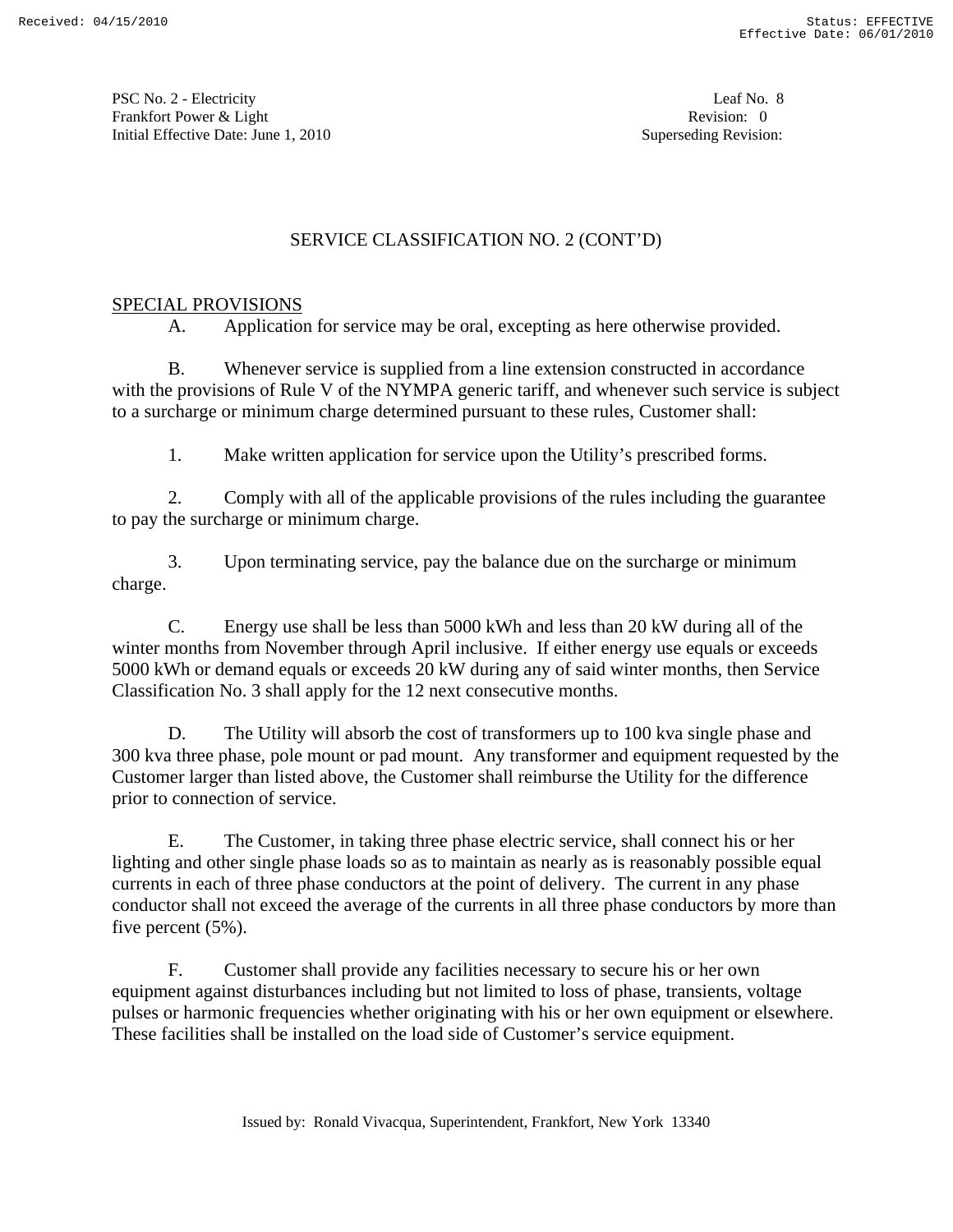PSC No. 2 - Electricity Leaf No. 9 Frankfort Power & Light Revision: 0 Initial Effective Date: June 1, 2010 **Superseding Revision:** Superseding Revision:

## SPECIAL PROVISIONS (CONT'D)

 G. If the Customer proposes to install computers, solid state devices, or other voltage sensitive equipment, the Customer may have to safeguard this equipment by the application of line filters, solid state line-voltage regulators, transient suppressors, isolating transformers, uninterruptible power supply (UPS) systems or motor generators. Utility distribution systems normally operate between certain voltage limits as established by National Standards. The Utility should be contacted for further guidance.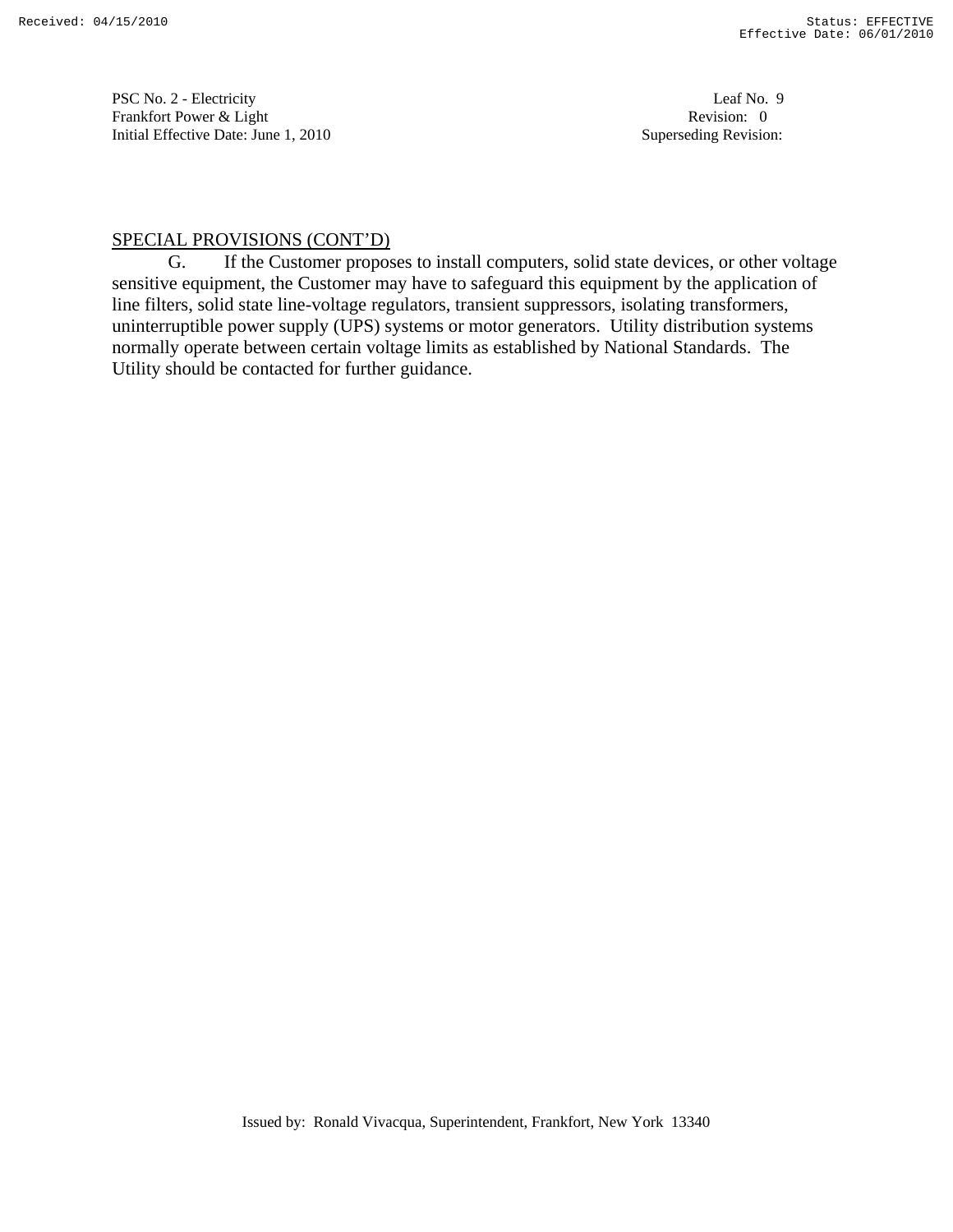PSC No. 2 - Electricity Leaf No. 10 Frankfort Power & Light Revision: 0 Initial Effective Date: June 1, 2010 **Superseding Revision:** Superseding Revision:

# SERVICE CLASSIFICATION NO. 3

# APPLICABLE TO USE OF SERVICE FOR

Commercial, business, professional purposes and small industrial power installation sin the entire territory.

## CHARACTER OF SERVICE

Continuous – Alternating current, 60 cycle, depending upon the character of service locally available, single phase 120/240 volt 3 wire; three phase 240 volt 3 wire, three phase 120/208 volt 4 wire or three phase 277/480 volt 4 wire or three phase 2400/4160 volt 4 wire; voltage and frequency being nominal. A large commercial Customer must exceed 5000 kWh and 20 Kw at any 2 consecutive months during the winter (November through April billing periods). Should such Customer consume less than 5000 kWh and 20 Kw for 12 consecutive months, the Customer will be switched to Service Classification No. 2.

## RATE

| Demand Charge, per Kw | \$5.0000 |
|-----------------------|----------|
| Energy Charge, per Kw | \$ .0305 |

#### MINIMUM CHARGE

Per meter, per month shall be the demand charge.

#### DETERMINATION OF DEMAND

 A. The demand shall be measured at 15 minute intervals, and for billing purposes, shall be the greater of:

1. The maximum demand occurring during the month, or

 2. Seventy-five percent (75%) of the highest demand occurring during any of the preceding 11 months.

#### TERMS OF PAYMENT

All bills are due when personally served or 3 days after the mailing of the bill and may be paid in full on or before the "DUE DATE" specified on the bill, which shall be at least 20 days after the date on which the bill is rendered. A monthly late payment charge will be assessed at a rate of one and one-half percent (1 ½%) pursuant to NYMPA generic tariff, including service billing arrears and unpaid late payment charges. Remittance mailed on the "DUE DATE" will be accepted without the late charge, the postmark to be conclusive evidence of the date of mailing. The failure on the part of the Customer to receive the bill shall not entitle him or her to pay without the late payment charge after the "DUE DATE."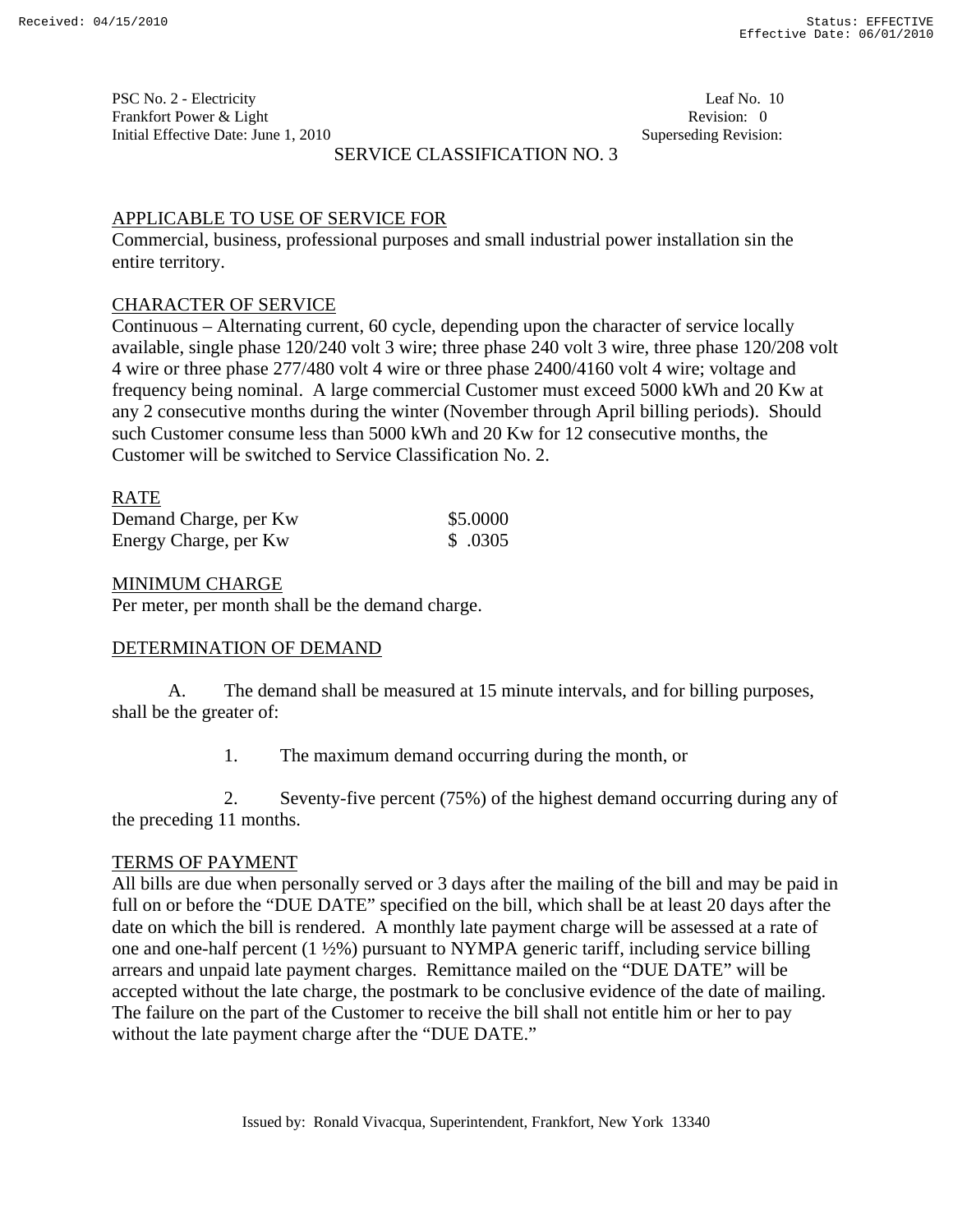PSC No. 2 - Electricity Leaf No. 11 Frankfort Power & Light Revision: 0 Initial Effective Date: June 1, 2010 **Superseding Revision:** Superseding Revision:

# SERVICE CLASSIFICATION NO. 3 (CONT'D)

# PURCHASED POWER ADJUSTMENT

The charges set forth in the service classification shall be subject to a purchased power adjustment as explained in the NYMPA generic tariff.

# TERM

The Customer will be responsible for any use of service until 2 days after written notice to discontinue service has been received by the Utility.

## SPECIAL PROVISIONS

A. Application for service may be oral, excepting as herein otherwise provided.

 B. Whenever service is supplied from a line extension constructed in accordance with the provisions of Rule V of the NYMPA generic tariff, and whenever such service is subject to a surcharge or minimum charge determined pursuant to these rules, Customer shall:

1. Make written application for service upon the Utility's prescribed forms.

 2. Comply with all of the applicable provisions of the rules including the guarantee to pay the surcharge or minimum charge.

 3. Upon terminating service, pay the balance due on the surcharge or minimum charge.

 C. The Customer, in taking three phase electric service, shall connect his or her lighting and other single phase loads so as to maintain as nearly as is reasonably possible equal currents in each of three phase conductors at the point of delivery. The current in any phase conductor shall not exceed the average of the currents in all three phase conductors by more than five percent (5%).

 D. The Utility will absorb the cost of transformers up to 100 kva single phase and 300 kva three phase, pole mount or pad mount. Any transformer and equipment requested by the Customer larger than listed above, the Customer shall reimburse the Utility for the difference prior to connection of service.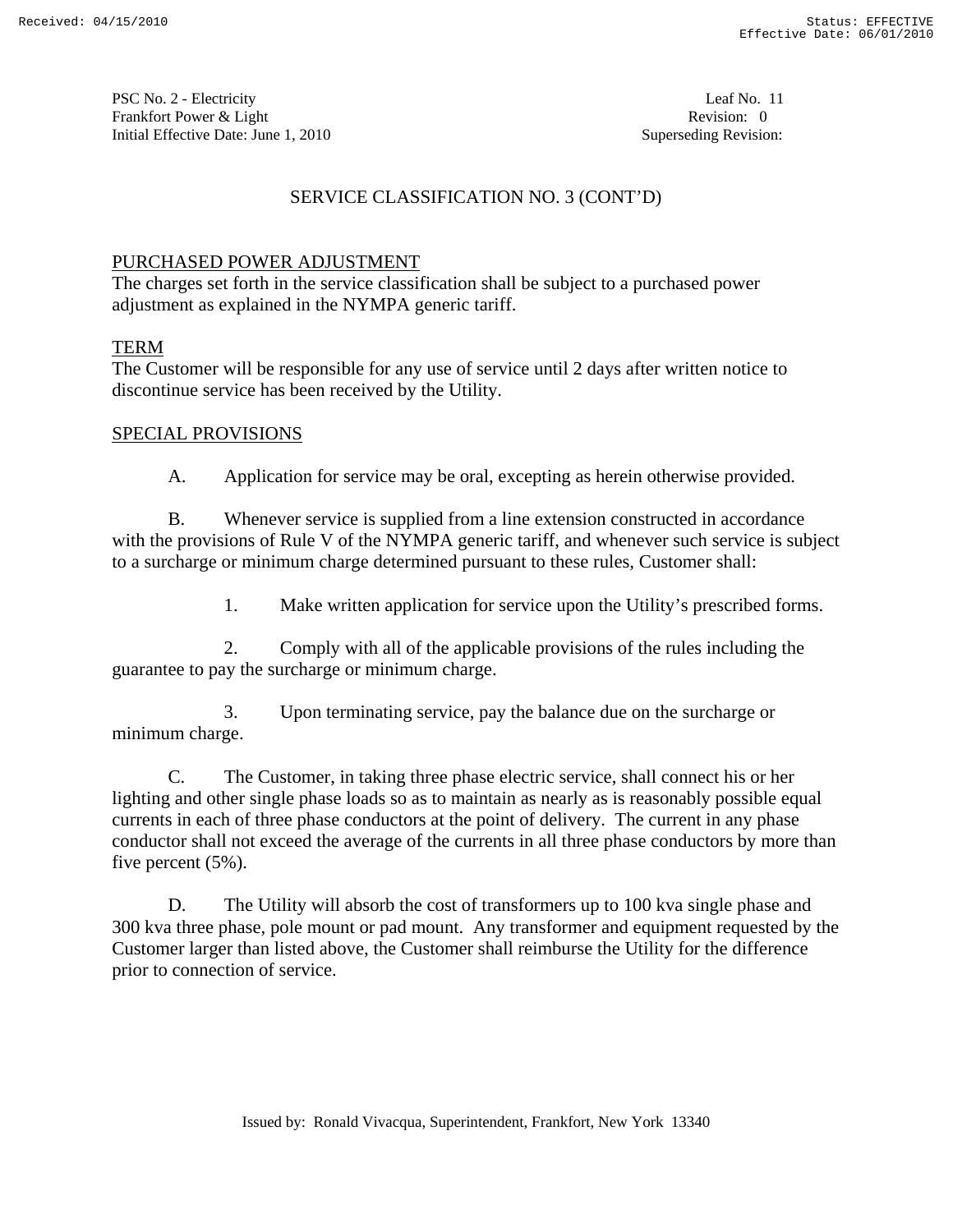PSC No. 2 - Electricity Leaf No. 12 Frankfort Power & Light Revision: 0 Initial Effective Date: June 1, 2010 **Superseding Revision:** Superseding Revision: SERVICE CLASSIFICATION NO. 3 (CONT'D)

# SPECIAL PROVISIONS (CONT'D)

 E. Customer shall provide any facilities necessary to secure his or her own equipment against disturbances including but not limited to loss of phase, transients, voltage pulses or harmonic frequencies whether originating with his or her own equipment or elsewhere. These facilities shall be installed on the load side of Customer's service equipment.

 F. If the Customer proposes to install computers, solid state devices, or other voltage sensitive equipment, the Customer may have to safeguard this equipment by the application of line filters, solid state line-voltage regulators, transient suppressors, isolating transformers, uninterruptible power supply (UPS) systems or motor generators. Utility distribution systems normally operate between certain voltage limits as established by National Standards. The Utility should be contacted for further guidance.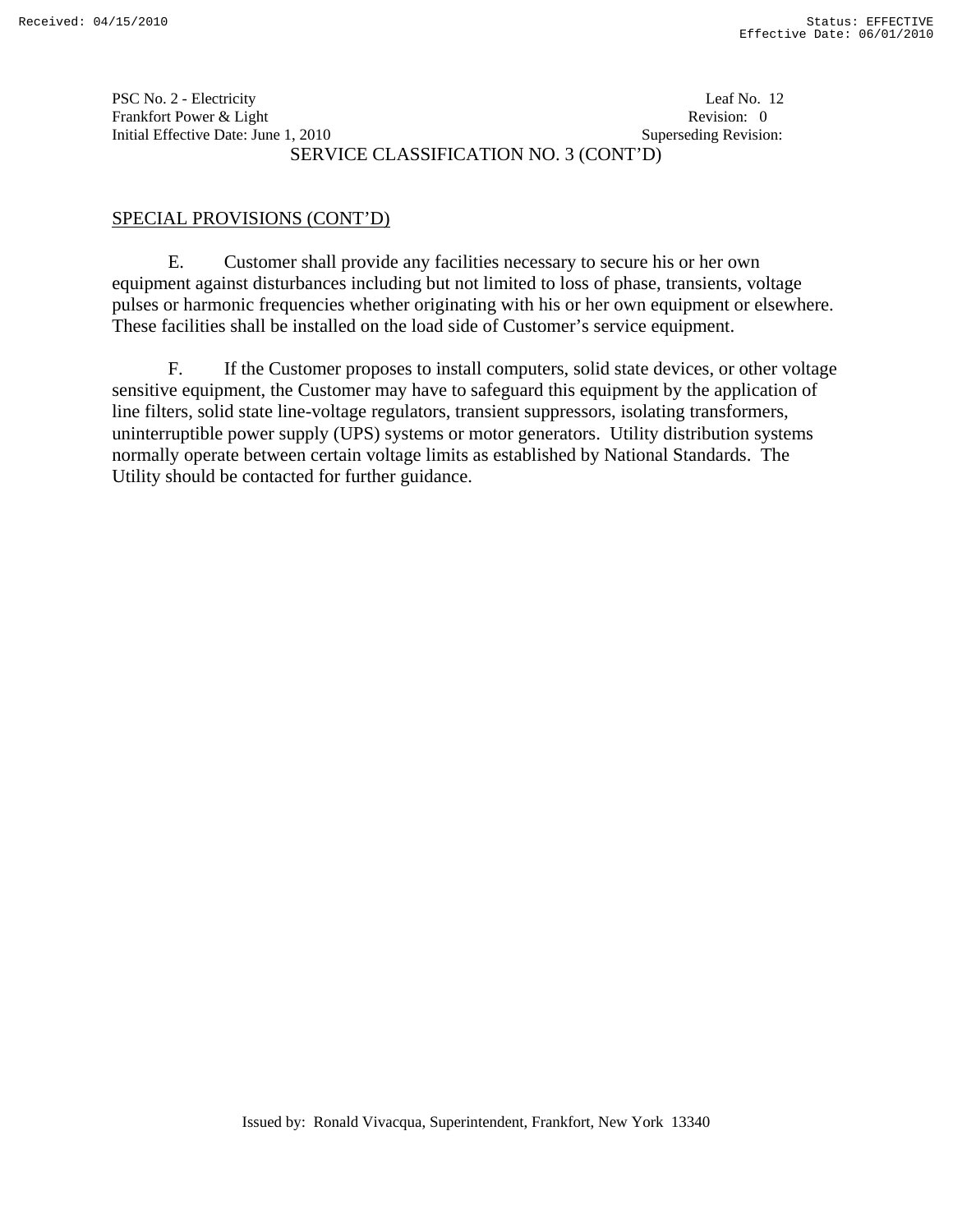PSC No. 2 - Electricity Leaf No. 13 Frankfort Power & Light Revision: 0 Initial Effective Date: June 1, 2010 **Superseding Revision:** Superseding Revision:

#### SERVICE CLASSIFICATION NO. 4

#### APPLICABLE TO USE OF SERVICE FOR Industrial

#### CHARACTER OF SERVICE

Continuous – Alternating current, 60 cycle, and, depending upon the character of service locally available, single phase 120/240 volt three wire; three phase 240 volt three wire, three phase 120/208 volt four wire or three phase 277/480 volt four wire or three phase 2400/4160 volt four wire; voltage and frequency being nominal. A large commercial customer must exceed 5000 kWh and 200 kW at any two consecutive months during the winter (November through April billing periods). Should such Customer consumer less than 5000 kWh and 200 kW for 12 consecutive months, the Customer will be switched to Service Classification No. 3.

#### RATES

| Demand charge, per kW  | \$6.50   |
|------------------------|----------|
| Energy charge, per kWh | \$0.0296 |

#### MINIMUM CHARGE

The minimum charge shall be the demand charge.

## DETERMINATION OF DEMAND

 A. The demand shall be measured at 15 minute intervals, and for billing purpose, shall be the greater of:

1. The maximum demand occurring during the month, or

 2. Seventy-five percent (75%) of the highest demand occurring during the previous eleven months.

#### TERMS OF PAYMENT

All bills are due when personally served or three days after the mailing of the bill and may be paid without imposition of a charge for late payment if paid in full on or before the "last day to pay" date specified on the bill which shall be at least 20 days after the date on which the bill is rendered.

A monthly late payment charge will be assessed at the rate of one and one-half percent  $(1\frac{1}{2}\%)$ pursuant to NYMPA generic tariff. Remittance mailed on the "last day to pay" date will be accepted without the late payment charge, the postmark to be conclusive evidence of the date of mailing. The failure on the part of the customer to receive the bill shall not entitle him/her to pay without the late payment charge after "last day to pay" date.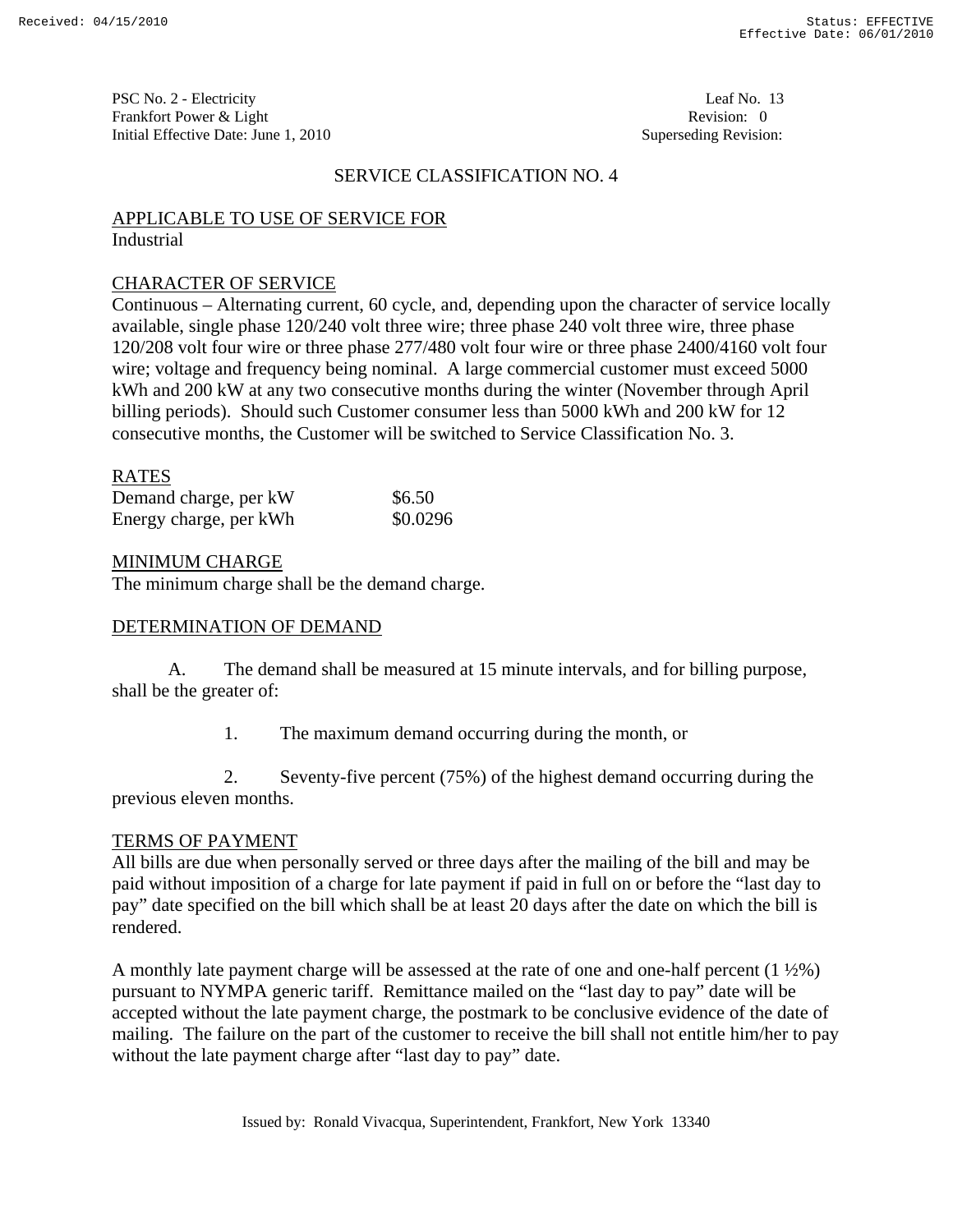PSC No. 2 - Electricity Leaf No. 14 Frankfort Power & Light Revision: 0 Initial Effective Date: June 1, 2010 **Superseding Revision:** Superseding Revision:

# SERVICE CLASSIFICATION NO. 4 (CONT'D)

# PURCHASED POWER ADJUSTMENT

The charges set forth in the service classification shall be subject to a purchased power adjustment as explained in the NYMPA generic tariff.

# TERM

The Customer will be responsible for any use of service until 2 days after written notice to discontinue service has been received by the Utility.

# SPECIAL PROVISIONS

A. Application for service may be oral, excepting as herein otherwise provided.

 B. Whenever service is supplied from a line extension constructed in accordance with the provisions of Rule V of the NYMPA generic tariff, and whenever such service is subject to a surcharge or minimum charge determined pursuant to these rules, Customer shall:

1. Make written application for service upon the Utility's prescribed forms.

 2. Comply with all of the applicable provisions of the rules including the guarantee to pay the surcharge or minimum charge.

 3. Upon terminating service, pay the balance due on the surcharge or minimum charge.

 C. The Customer, in taking three phase electric service, shall connect his or her lighting and other single phase loads so as to maintain as nearly as is reasonably possible equal currents in each of three phase conductors at the point of delivery. The current in any phase conductor shall not exceed the average of the currents in all three phase conductors by more than five percent (5%).

 D. The Utility will absorb the cost of transformers up to 100 kva single phase and 300 kva three phase, pole mount or pad mount. Any transformer and equipment requested by the Customer larger than listed above, the Customer shall reimburse the Utility for the difference prior to connection of service.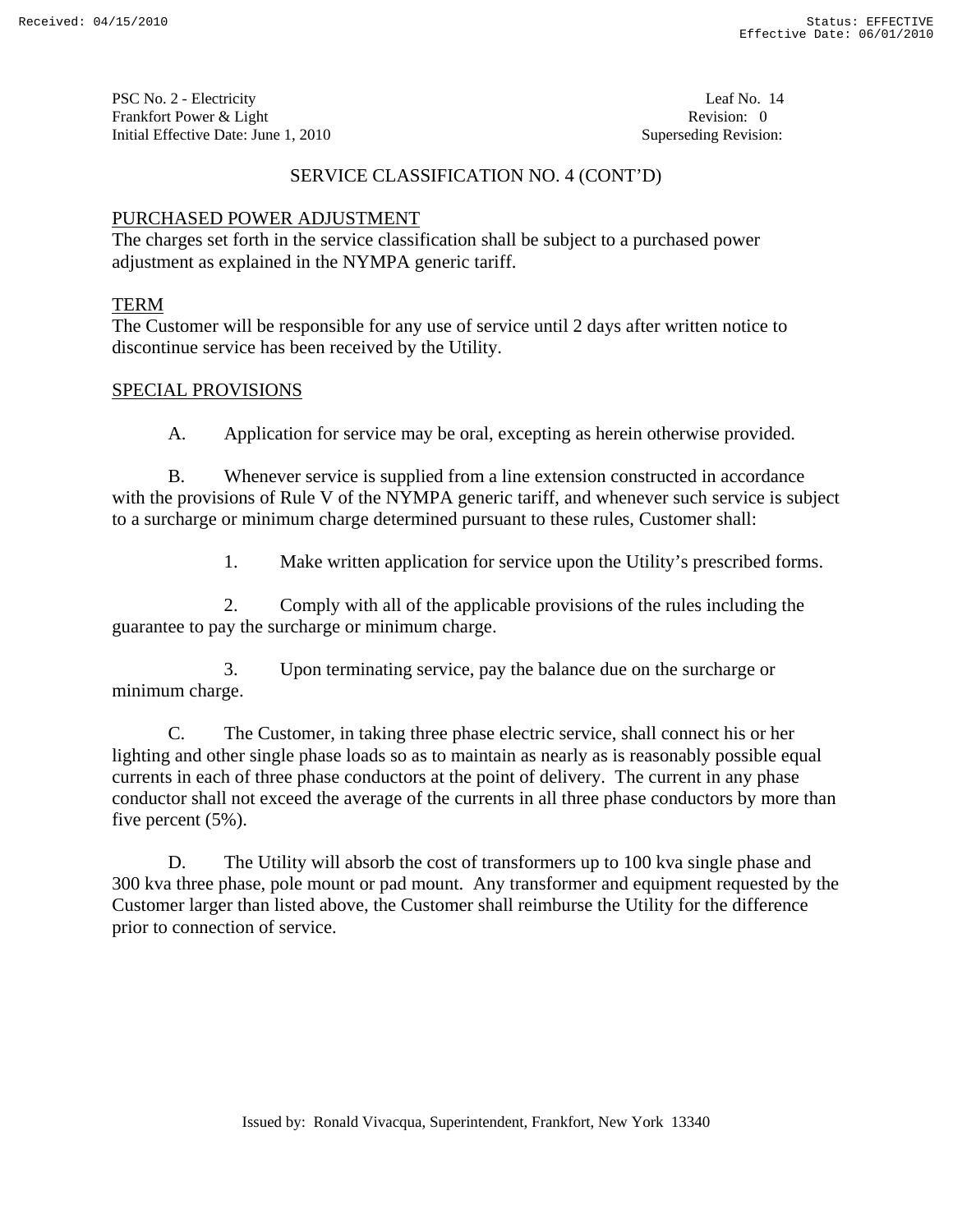PSC No. 2 - Electricity Leaf No. 15 Frankfort Power & Light Revision: 0 Initial Effective Date: June 1, 2010 **Superseding Revision:** Superseding Revision:

## SERVICE CLASSIFICATION NO. 4 (CONT'D)

# SPECIAL PROVISIONS (CONT'D)

 E. Customer shall provide any facilities necessary to secure his or her own equipment against disturbances including but not limited to loss of phase, transients, voltage pulses or harmonic frequencies whether originating with his or her own equipment or elsewhere. These facilities shall be installed on the load side of Customer's service equipment.

 F. If the Customer proposes to install computers, solid state devices, or other voltage sensitive equipment, the Customer may have to safeguard this equipment by the application of line filters, solid state line-voltage regulators, transient suppressors, isolating transformers, uninterruptible power supply (UPS) systems or motor generators. Utility distribution systems normally operate between certain voltage limits as established by National Standards. The Utility should be contacted for further guidance.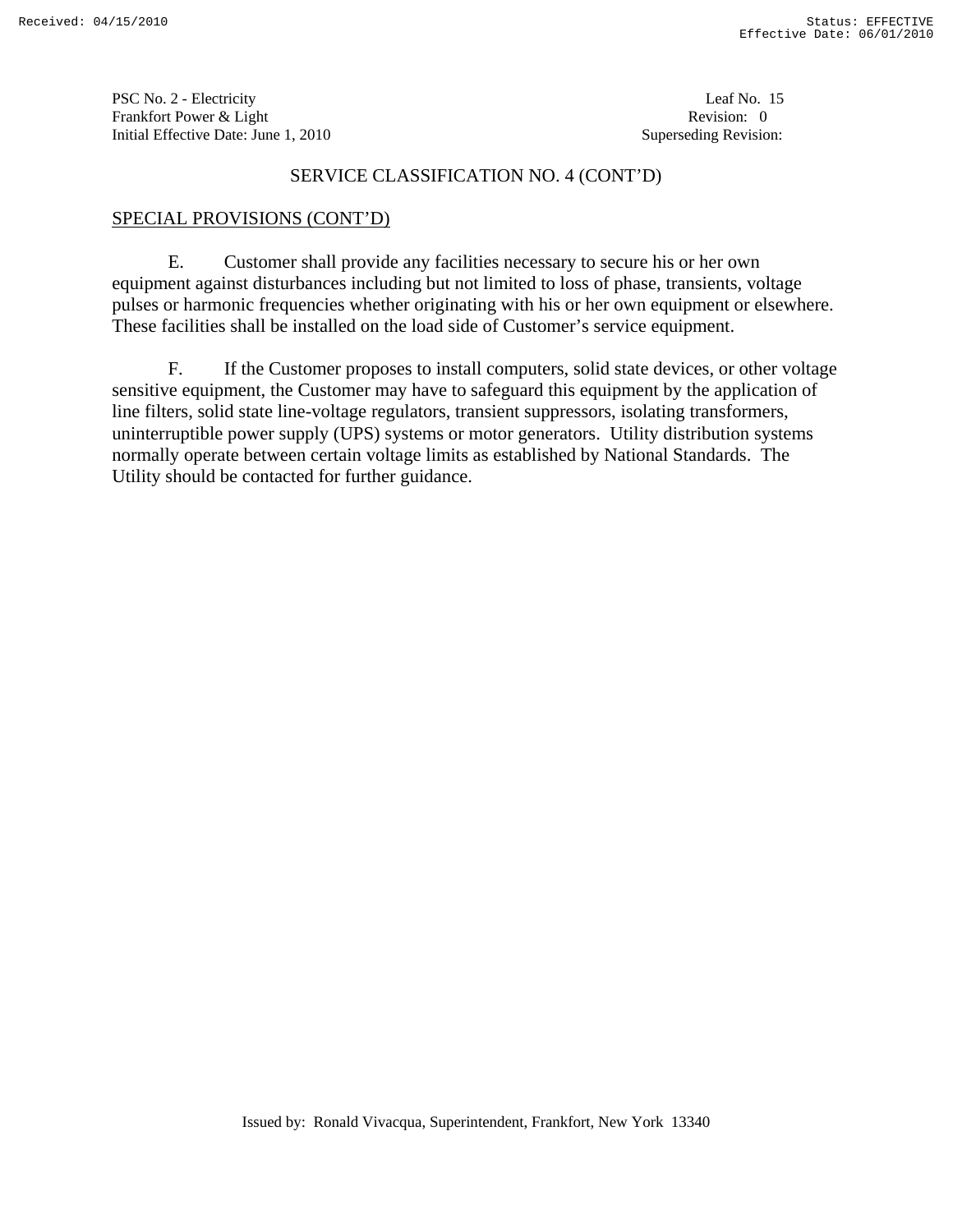PSC No. 2 - Electricity Leaf No. 16 Frankfort Power & Light Revision: 0 Initial Effective Date: June 1, 2010 **Superseding Revision:** Superseding Revision:

# SERVICE CLASSIFICATION NO. 5

## APPLICABLE TO USE OF SERVICE FOR

Lighting for driveways, roadways, protection of property from prowlers, lighting entrance and parking areas.

## CHARACTER OF SERVICE

Limited period – approximately 4200 hours per year, 60 cycle alternating current at approximately 120/240 volts.

## RATE

| Per month, per 175 watt lamp | \$ 7.5000   |
|------------------------------|-------------|
| Per month, per 250 watt lamp | \$10.5000   |
| Per month, per 400 watt lamp | \$16.5000   |
| Energy charge, per kWh       | .0186<br>S. |

#### MINIMUM CHARGE

The minimum charge per month per unit is as shown above.

#### TERMS OF PAYMENT

Security lights are billed on a monthly or yearly basis as per terms of signed contract with Customer.

All bills are due when personally served or 3 days after the mailing of the bill and may be paid in full on or before the "DUE DATE" specified on the bill, which shall be at least 20 days after the date on which the bill is rendered. A monthly late payment charge will be assessed at a rate of one and one-half percent (1/1/2%) pursuant to NYMPA generic tariff. Remittance mailed on the "DUE DATE" will be accepted without the late charge, the postmark to be conclusive evidence of the date of mailing. The failure on the part of the Customer to receive the bill shall not entitle him or her to pay without the late payment charge after the "DUE DATE."

#### PURCHAED POWER ADJUSTMENT

The charges set forth in the service classification shall be subject to a purchased power adjustment as explained in the NYMPA generic tariff.

# TERM

The Customer will be responsible for any use of service until 30 days after written notice to discontinue service has been received by the Utility.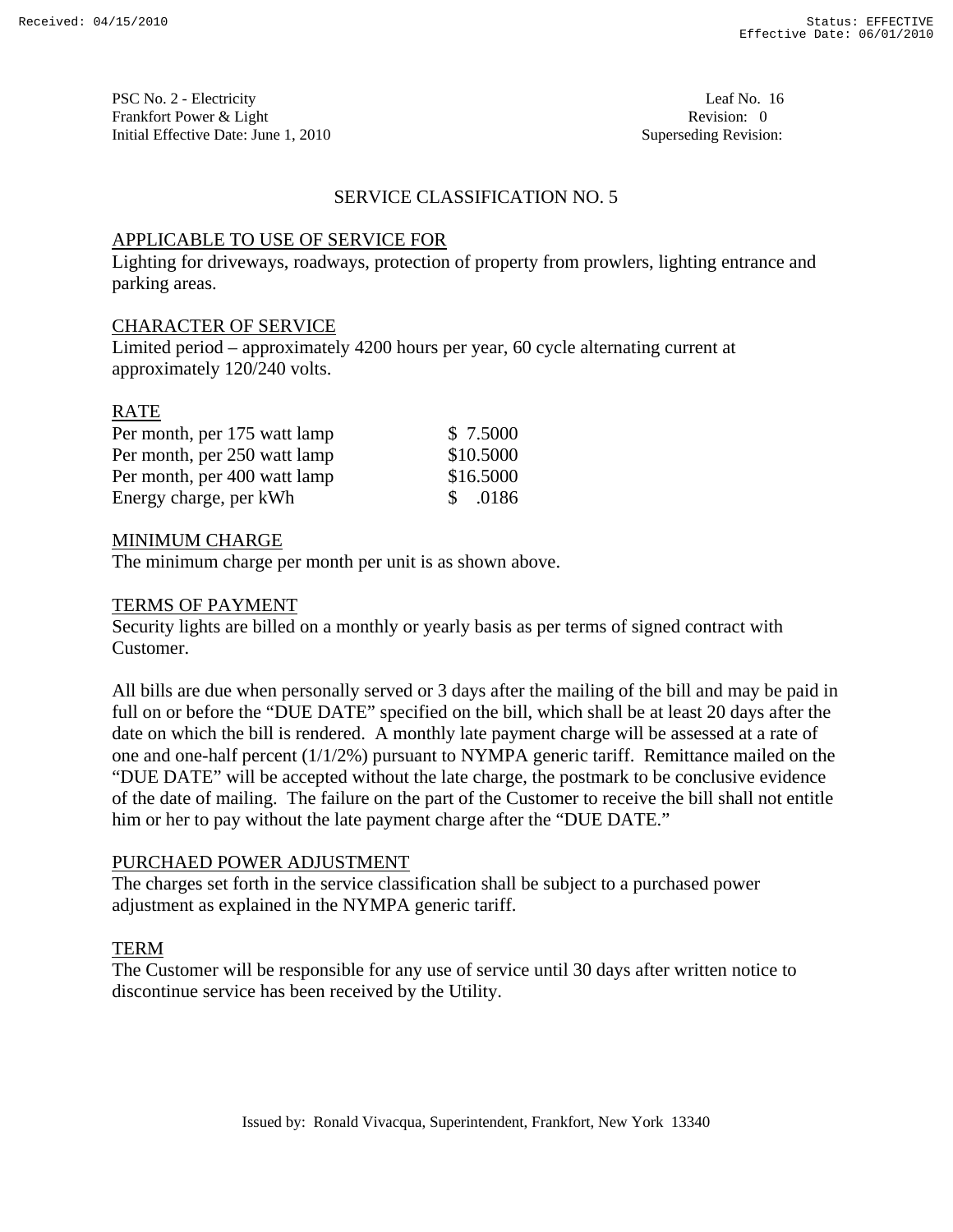PSC No. 2 - Electricity Leaf No. 17 Frankfort Power & Light Revision: 0 Initial Effective Date: June 1, 2010 **Superseding Revision:** Superseding Revision:

## SERVICE CLASSIFICATION NO. 5 (CONT'D)

## SPECIAL PROVISIONS

A. Application for service may be oral, excepting as herein otherwise provided.

 B. Whenever service is supplied from a line extension constructed in accordance with the provisions of Rule V of the NYMPA generic tariff, and whenever such service is subject to a surcharge or minimum charge determined pursuant to these rules, Customer shall:

1. Make written application for service upon the Utility's prescribed forms.

 2. Comply with all of the applicable provisions of the rules including the guarantee to pay the surcharge or minimum charge.

 3. Upon terminating service, pay the balance due on the surcharge or minimum charge.

 C. The Utility shall furnish, install, own, operate and maintain a photo-electrically controlled luminaire complete with suitable pipe bracket. The lighting unit will be installed only on private property owned or leased by the Customer. The Customer shall furnish and install the necessary pole or other support, except as hereinafter provided, and the necessary wiring to connect the unit on the line side of the Customer's meter. The Utility reserves the right to require a mounting height which will provide proper light distribution from the unit. Where a Utility pole is appropriately located on the premises owned or leased by the Customer, the Utility may waive the requirement that the Customer furnish the necessary pole or other support.

 D. Upon written request by the Customer, the Utility will change the location of the lighting unit, providing a proper support is furnished and installed. The Customer must agree in writing to pay the Utility for the cost incurred in making such change.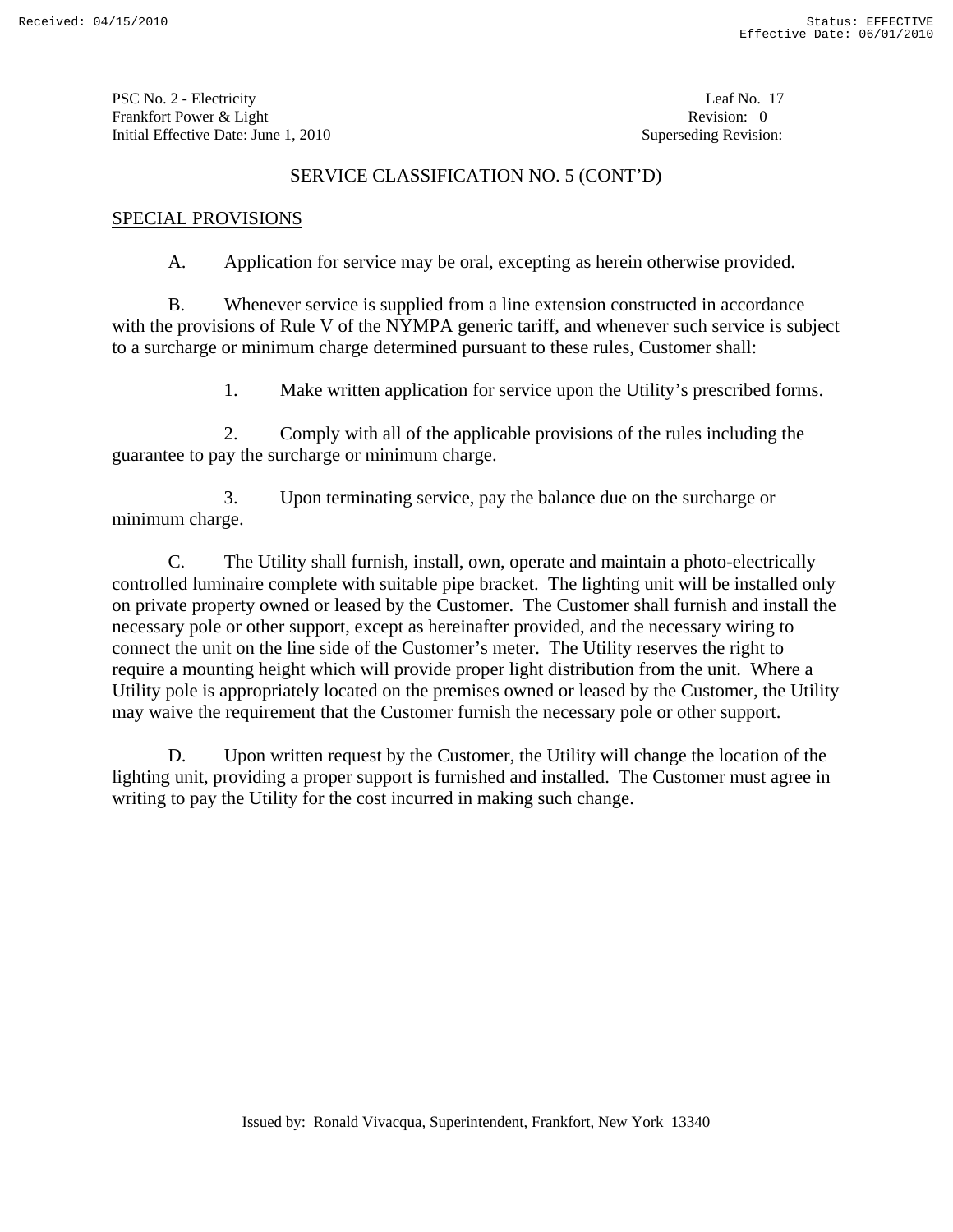PSC No. 2 - Electricity Leaf No. 18 Frankfort Power & Light Revision: 0 Initial Effective Date: June 1, 2010 **Superseding Revision:** Superseding Revision:

## SERVICE CLASSIFICATION NO. 6

## APPLICABLE TO USE OF SERVICE FOR

Lighting for driveways, roadways, protection of property from prowlers, lighting entrance and parking areas.

#### CHARACTER OF SERVICE

Limited period – approximately 4200 hours per year, 60 cycle alternating current at approximately 120/240 volts.

## RATE

| Facilities charge, per lamp, per month | \$5.0000 |
|----------------------------------------|----------|
| Energy charge, per kWh                 | \$.0139  |

#### TERMS OF PAYMENT

Security lights are billed on a monthly or yearly basis as per terms of signed contract with Customer.

All bills are due when personally served or 3 days after the mailing of the bill and may be paid in full on or before the "DUE DATE" specified on the bill, which shall be at least 20 days after the date on which the bill is rendered. A monthly late payment charge will be assessed at a rate of one and one-half percent (1/1/2%) pursuant to NYMPA generic tariff. Remittance mailed on the "DUE DATE" will be accepted without the late charge, the postmark to be conclusive evidence of the date of mailing. The failure on the part of the Customer to receive the bill shall not entitle him or her to pay without the late payment charge after the "DUE DATE."

#### PURCHASED POWER ADJUSTMENT

The charges set forth in the service classification shall be subject to a purchased power adjustment as explained in the NYMPA generic tariff.

#### TERM

Annual contract, renewable yearly.

#### SPECIAL PROVISIONS

 A. The Utility will furnish any and all system requirements for erection and repair of street lights.

 B. The Utility will furnish labor and maintenance necessary for functioning of village street lights.

C. Additional lights may be added upon agreement between the Village and the Utility.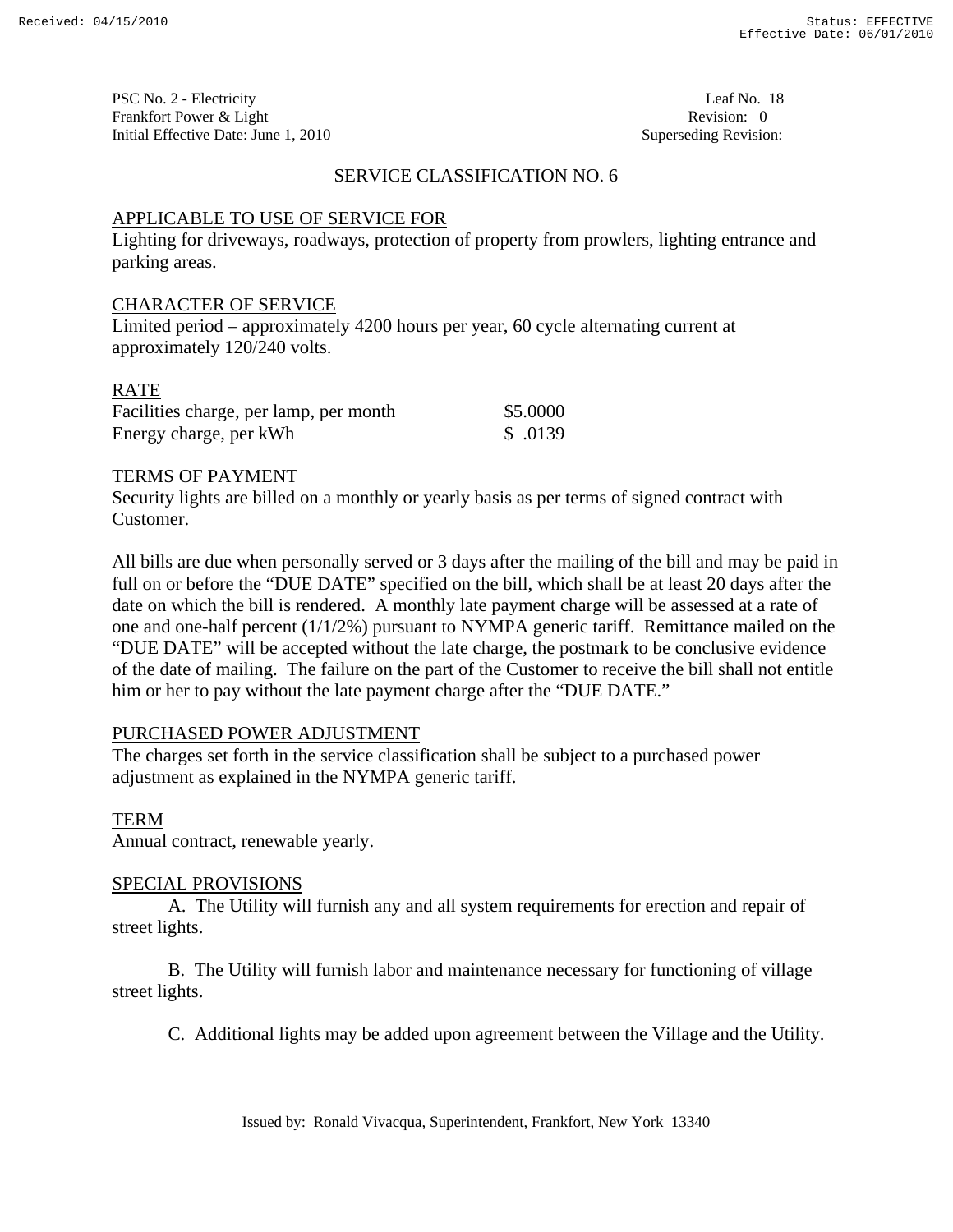PSC No. 2 - Electricity Leaf No. 19 Frankfort Power & Light Revision: 0 Initial Effective Date: June 1, 2010 **Superseding Revision:** Superseding Revision:

## SERVICE CLASSIFICATION NO. 7 Individual Service Agreements

## APPLICABLE TO THE USE OF SERVICE FOR:

 Electric service under this service classification is for non-residential customers who would normally be served under Service Classification No. 4 and meet all of the criteria contained in this service classification. Utilizing Individual Service Agreements signed under this service classification, Frankfort Power & Light proposes to provide incentives and thus promote the location of new business ventures within Frankfort Power & Light's service territory, as well as promote the expansion of current non-residential customers.

## ELIGIBILITY:

 Eligible customers for this service classification are customers who develop or construct new facilities, extensively refurbish an existing or retired facility or expand production at an existing facility and the new or added demand is at least 100 kW. To be eligible to participate for this service, customers shall also meet and continue to satisfy NYPA's requirements listed in the Municipal and Rural Cooperative Industrial Economic Development Program Guidelines as they may be modified from time to time, or requirements for other NYPA Economic Development power supply programs as they may be modified from time to time, and shall work with Frankfort Power & Light to receive an allocation of additional demand and energy from NYPA. It shall be a condition precedent for service pursuant to this classification that Frankfort Power & Light receive an additional allocation of energy and demand from NYPA. Should any such additional allocation of power be changed, lessened or modified, Frankfort Power & Light reserves the right to alter the ISA or transfer the customer to S.C. No. 4 service, or other rate class available at that time.

 In addition, the eligible customer must supply documentation of a viable alternative, competitive energy supplier outside of Frankfort Power & Light's service territory or show that its product offerings would be less competitive within their relevant geographic market (local, national, or international) but for the existence of the rates offered under this service classification.

#### CONTRACT TERM:

 The term of any initial offering of an Individual Service Agreement ("ISA") shall be at least twelve months and shall be limited to a term of five years unless a longer term is approved by the New York State Public Service Commission. If a customer desires an ISA with a term in excess of five years and Frankfort Power & Light is willing to agree to this arrangement, Frankfort Power & Light will request authorization from the New York State Public Service Commission to enter into that arrangement. If the Commission grants Frankfort Power & Light the authority it requests on terms acceptable to them, Frankfort Power & Light will then enter into the agreement.

Issued by: Ronald Vivacqua, Superintendent, Frankfort, New York 13340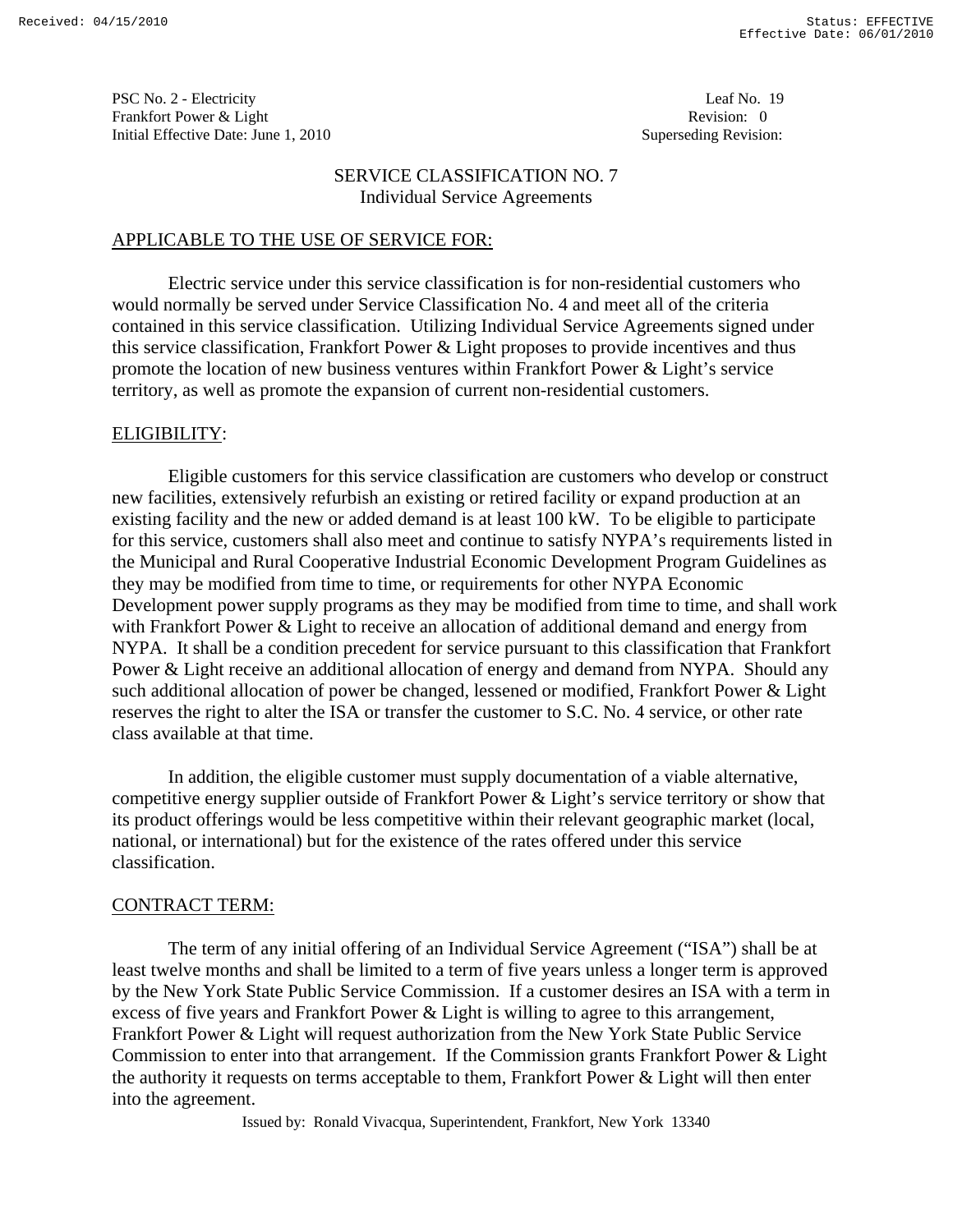PSC No. 2 - Electricity Leaf No. 20 Frankfort Power & Light Revision: 0 Initial Effective Date: June 1, 2010 **Superseding Revision:** Superseding Revision:

## SERVICE CLASSIFICATION NO. 7 (CONT'D) Individual Service Agreements

# FILING REQUIREMENTS:

 Frankfort Power & Light will file information concerning each Individual Service Agreement with the Public Service Commission with 30 days of executing the agreement. Quarterly, Frankfort Power & Light will file reports to the Public Service Commission detailing the number of Individual Service Agreements, capacity associated with the Individual Service Agreements and revenues collected from Individual Service Agreements.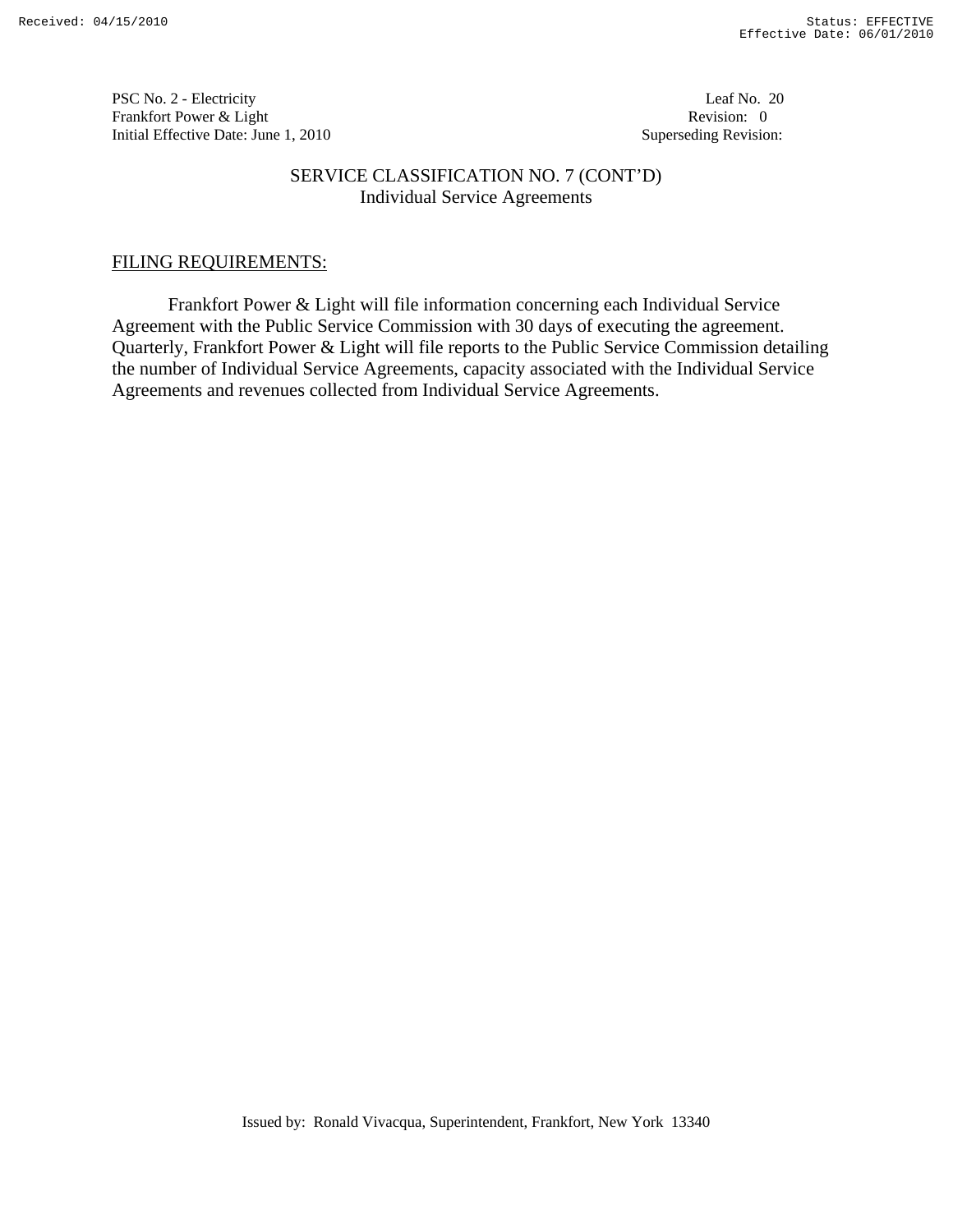PSC No. 2 - Electricity Leaf No. 21 Frankfort Power & Light Revision: 0 Initial Effective Date: June 1, 2010 **Superseding Revision:** Superseding Revision:

# CHARGES

# A. RECONNECTION CHARGE

 When service has been discontinued for reasons other than non-payment and the same Customer applies for reconnection of service at the same location within four (4) months, a reconnection charge will be made in the amounts as follows:

\$25.00 between 8:00 a.m. and 3:30 p.m. on working days, Monday through Friday.

 \$50.00 after 3:30 p.m. on working days, Monday through Friday, and all day Saturday, Sunday and Holidays.

The reconnection charge shall be payable before service will be established.